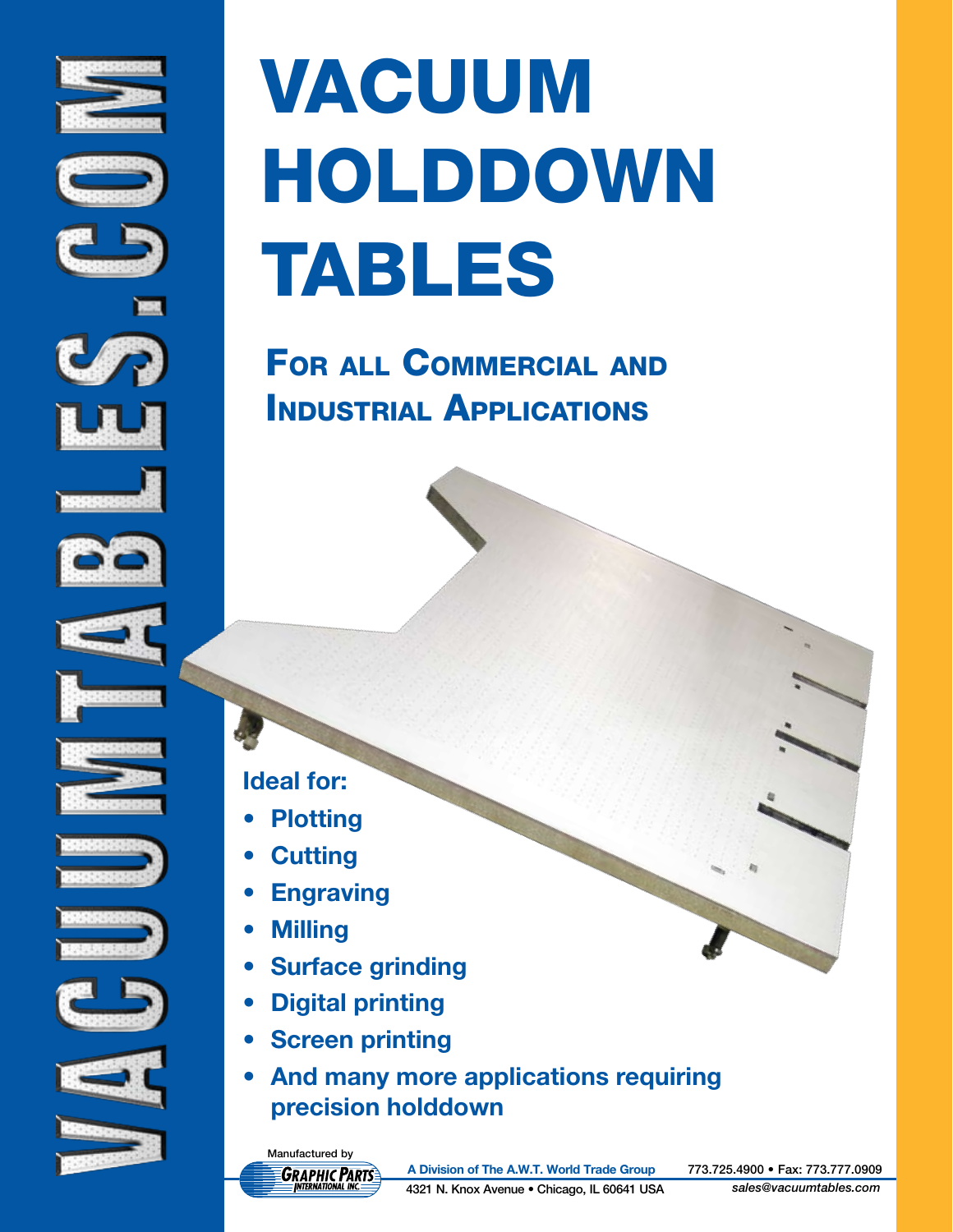# 2 VACUUM HOLDDOWN TABLES *Flatness and Durability Define Industry-Leading Performance*

Our 30-plus years' experience in vacuum table construction has always been guided by the same goal: To build the flattest, highestquality vacuum table possible. Using Stay Flat™ technology to guard against warping and covering them with the thickest top and bottom plates you'll find, these tables set the industry standard for flatness and durability. The lightweight sandwich design yields a superior strength-to-weight ratio, and the table's honeycomb core provides uniform airflow for maximum control of holddown.

#### **Unusual configurations are routine for our engineers**

Our vacuum tables excel at holding sensitive substrates in place during manufacturing, as well as in R&D labs where rapid prototyping is required. And in working environments where a vacuum table's appearance is as important as its function, our finish quality really shines. Edges are virtually seamless, and every table looks as great as it performs. Custom built to your specifications, tables meet or exceed OEM requirements for smoothness, flatness, and production endurance.

Unusual configurations are routine for our engineers, who always find a way of implementing the most challenging requests. While cutouts and threaded inserts are among the more frequently requested options, custom registration systems with disappearing guides are our specialty, and nobody integrates them as seamlessly as we do. We manufacture magnetic tops and, for non-conductive and material sensitive applications, phenolic tabletops. These examples illustrate our ability to help clients overcome difficult manufacturing obstacles.

For oversized substrates, we also build the world's largest vacuum table with over 200 square feet of holddown surface. Yet whatever its size, every table features the same rugged construction and unsurpassed flatness our tables are known for.

#### Features

- Custom manufactured to your specifications
- Aluminum honeycomb core for maximum airflow
- Super flat
- Non-warping, Stay Flat<sup>™</sup> technology
- Rust free, non-oxidizing, anti-static
- Thickest gauge plate construction
- Superior strength-to weight ratio
- Proprietary fabrication process
- Uniform airflow edge to edge
- Lightweight sandwich design
- Unsurpassed finish quality

#### **Options**

- Disappearing registration guides
- Variety of bed thicknesses
- Pneumatic lift pins
- Bottom / side ports
- Threaded inserts
- Recessed rollers
- Zoned airflow
- Many others as required

## Surfaces

- Anodized aluminum
- Stainless-steel
- • Aluminum
- Phenolic
- **Formica**
- Enameled-core magnetic steel



*A Division of The A.W.T. World Trade Group* 773.725.4900 • Fax: 773.777.0909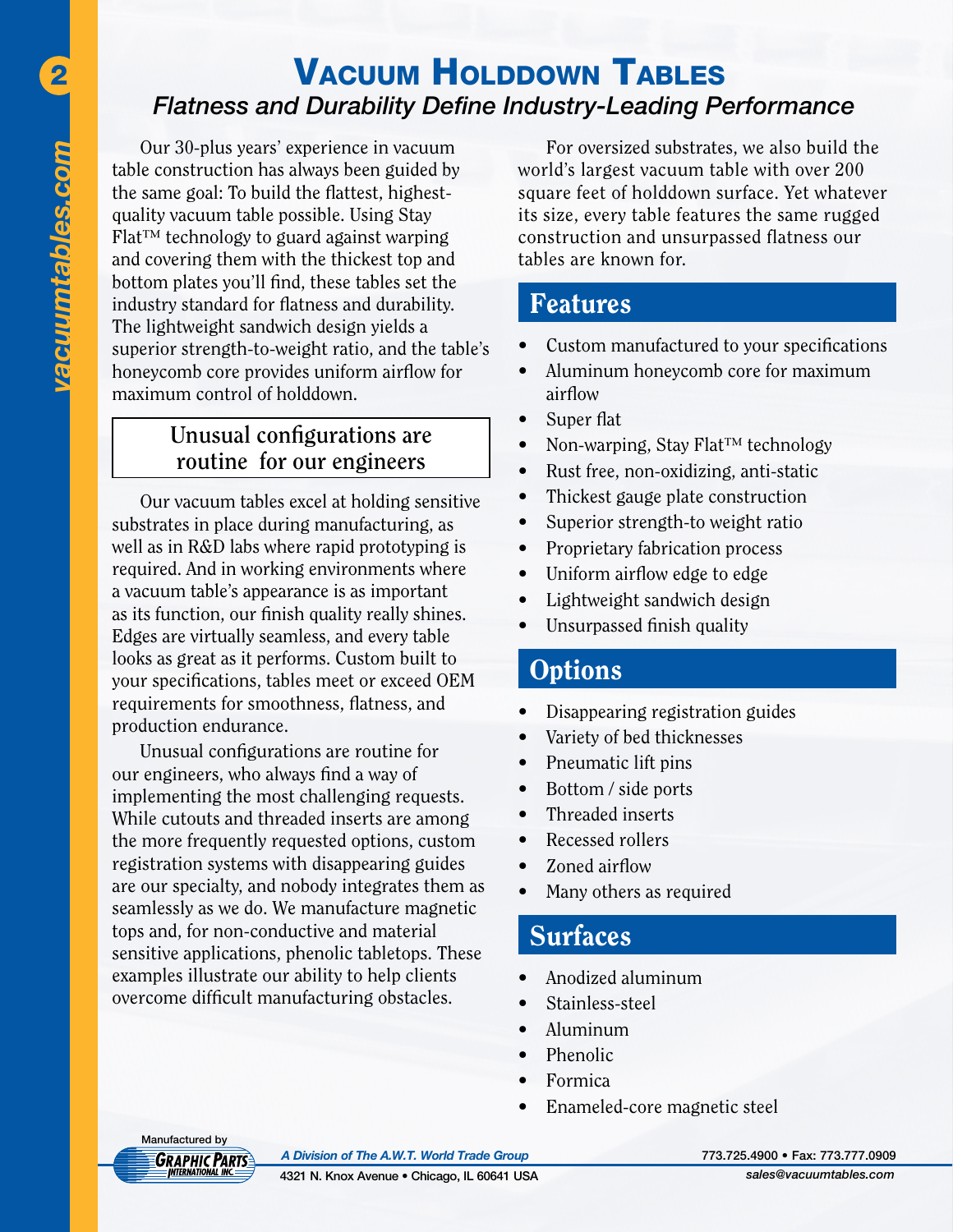# **DESIGN AND APPLICATION OPTIONS** *Engineered and Built to Your Specifications*



Table with cutouts designed for use with rigid panel transport system.



Lift pins and disappearing guides with camera well.

Side mounted registration collar maximizes usable surface area.

- **• Takeoff/Transport Cutouts**
- **• Blowback/Flotation Systems**
- **• Disappearing Guides/Lift Pins**
- **• Custom Sizes/Shapes/Surfaces**



Custom phenolic surface for non-conductive applications.

#### *www.vacuumtables.com*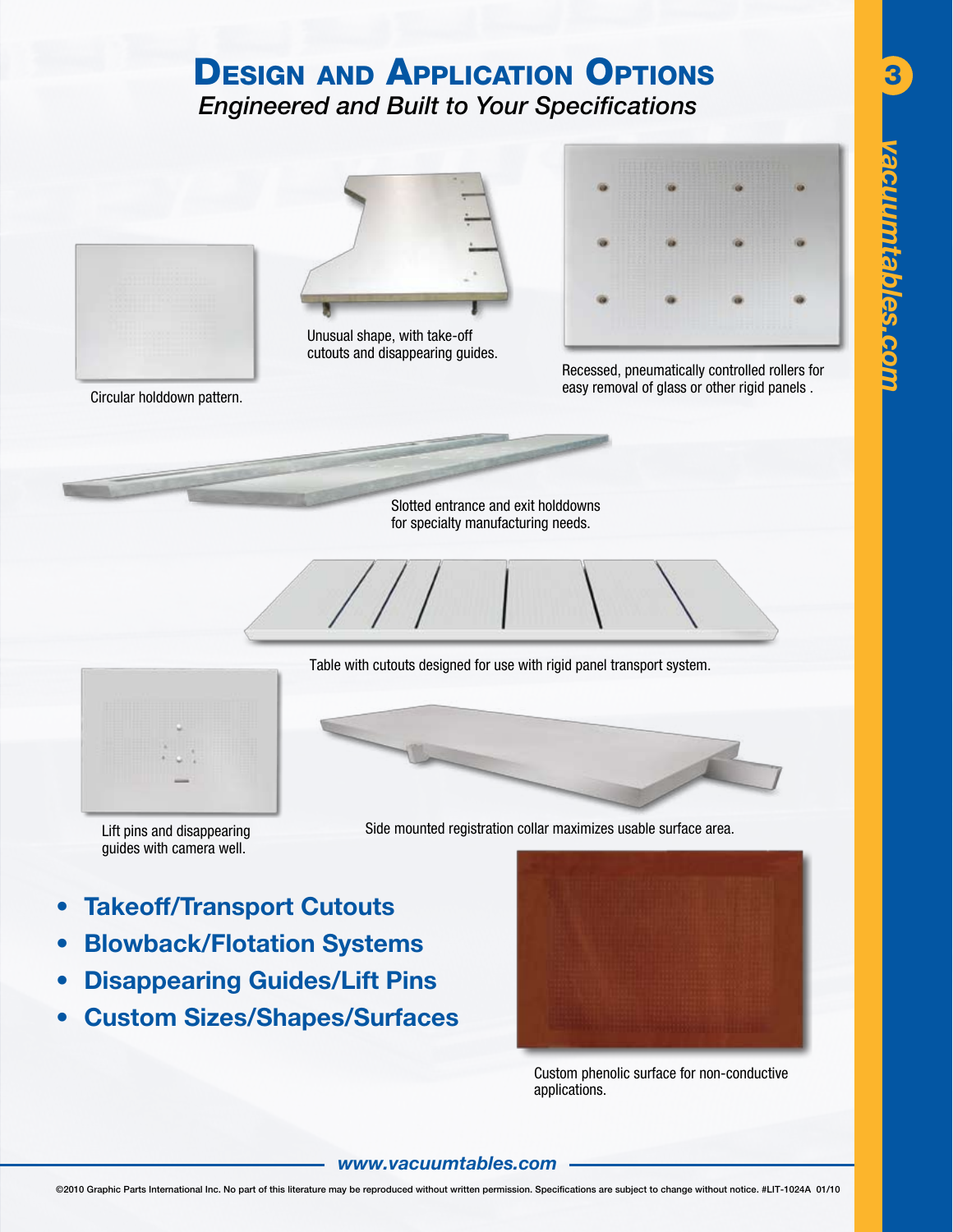4

## Advanced Airflow Management *Superior Holddown Power Safely Delivered*

#### Airflow Control Systems

Developed over the course of three decades, our holddown and flotation systems deliver the perfect balance of vacuum suction and blowback timing necessary for safe and effective material handling.

Designed for use with flat substrates, 3D components and parts, these reliable systems handle sensitive materials like glass and acrylics with the respect they deserve. In turn, scratching of the substrate is virtually eliminated as it is removed from the vacuum table. We also have the technology to help eliminate the troublesome "dimpling" on thin sheets,

Determining the right amount of vacuum force needed to adequately hold a substrate or component in place involves the control of many variables. Blower size, air hose size, port placement, substrate thickness, vacuum hole size and weight all need to be considered when designing a holddown/flotation system. Substrate volatility, material handling requirements and other factors also contribute to the list of engineering and manufacturing considerations.

#### **Superior holddown power with the safety you need**

With extensive experience in addressing a variety of manufacturing concerns, we're all about making systems to fit your needs. That's why we offer a range of blowback options to lift and float your stock off the table on a bed of air. Manual systems with lever-activated release still fit the needs of some operators, while automatic holddowns with foot pedal release are among today's more popular choices. Whatever your application criteria, our staff of airflow

specialists will develop a system to meet your requirements. For superior holddown power with the safety you need, the latest in airflow technology is built into every table we make.

#### Standard Features

- Holds components in place
- • Releases material easily (manually or automatically)
- Safely lifts and floats stock
- Superior holddown power
- Flotation systems for scratch-free product handling
- Works with flat or 3D objects
- Reduces friction and static

## Optional Features

- Automatic or manual systems
- Preset blowback timing
- Lever or chain activation
- Foot pedal release
- Vacuum-only



Automatic Blowback/Flotation Control System with Pneumatically Operated Vacuum Diverter

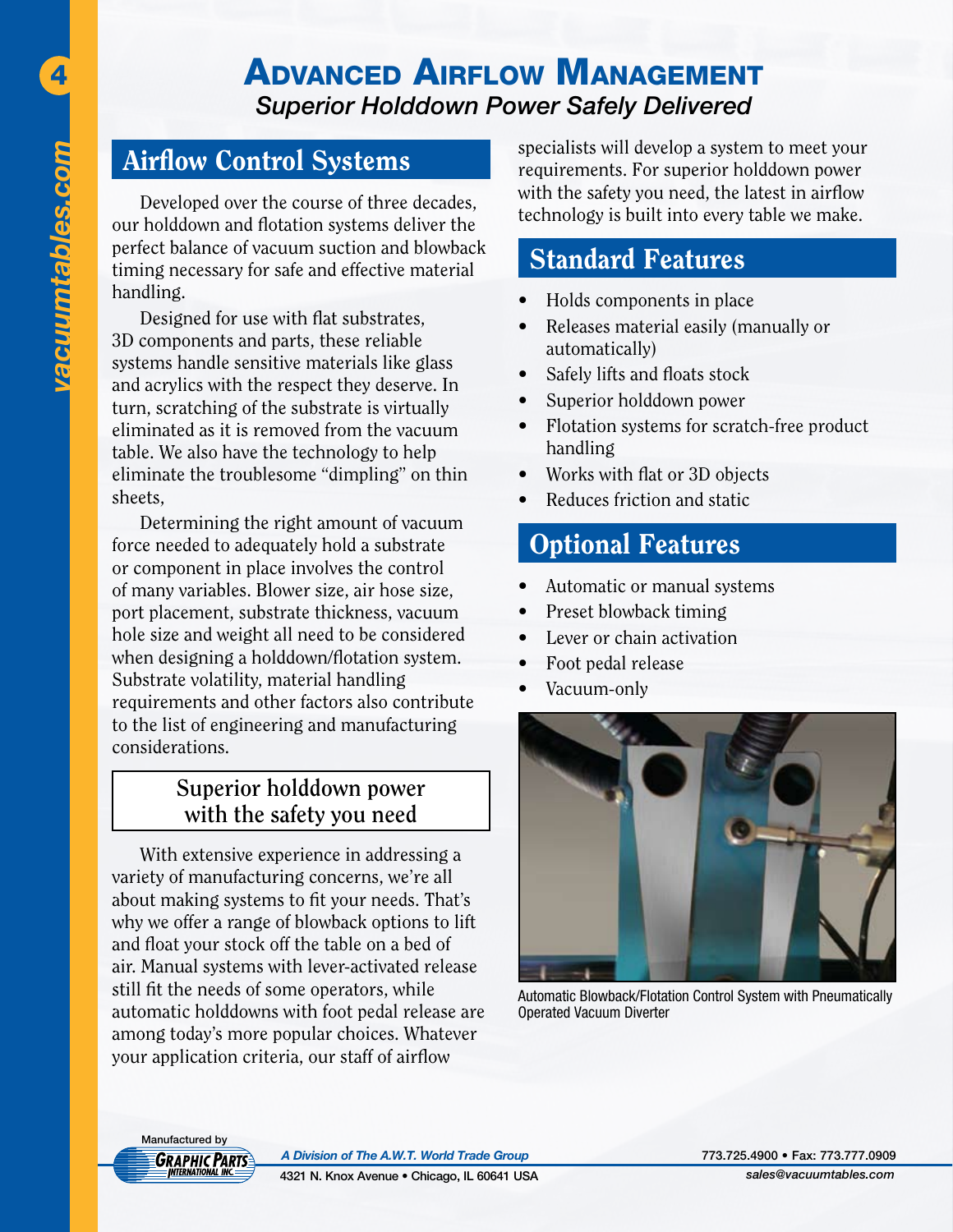## **VACUUM HOLDDOWN & BLOWBACK SYSTEMS** *Several Airflow Options Designed to Meet Any Production Need*

G.P.I. has developed innovative airflow vacuum holddown and flotation systems for flat or 3D substrates, components and parts. This unique system incorporates blowback or flotation of parts. As a result, friction and static are reduced. This also minimizes scratching the part as it is removed from the vacuum system.

Mount these versatile vacuum holddown systems easily wherever it is needed. It is easily accessible for maximum control.

G.P.I. manufactures both manual and automated vacuum holddown & blowback systems. G.P.I. has all the parts required to assemble a complete vacuum system. Order using the part numbers listed below.

#### **MANUAL VACUUM HOLDDOWN SYSTEMS**

With the movement of a lever or a chain – depending on which system is selected – you control up to three settings: no-vacuum, vacuum holddown and optional blowback/flotation. Blowback flotation is achieved by simply adding an extra air hose connection.

| Lever Release |                  |               | <b>Chain Release</b> |  |  |
|---------------|------------------|---------------|----------------------|--|--|
| Part No       | Hose Dia. (I.D.) | Part No       | Hose Dia. (I.D.)     |  |  |
| AFMB-125M-GPI | $1 - 1/4"$       | AFCB-125M-GPI | $1 - 1/4"$           |  |  |
| AFMB-150M-GPI | $1 - 1/2"$       | AFCB-150M-GPI | $1 - 1/2"$           |  |  |
| AFMB-175M-GPI | $1 - 3/4"$       | AFCB-175M-GPI | $1 - 3/4"$           |  |  |
| AFMB-200M-GPI | 2 <sup>11</sup>  | AFCB-200M-GPI | 2"                   |  |  |
| AFMB-300M-GPI | 3"               | AFCB-300M-GPI | 3"                   |  |  |

#### **AUTOMATIC VACUUM HOLDDOWN SYSTEMS**

This G.P.I. system is complete with a foot pedal to make operation very easy to control. The on/off switch controls vacuum and blower. Blowback time can be preset to control length of cycle. Electric and compressor are required to operate the cylinders and foot pedal in this system. (115V, 1PH, 60HZ or 220V, I Ph, 50 Hz)

|               | <b>SCENNING</b><br>Vacuum/Blowback<br>System with Air Cylinder<br>& Foot Pedal | <b><i><u>INTERNATION</u></i></b><br><b><i>ENTER BUSINESS</i></b> | Vacuum System<br>with Air Cylinder<br>& Foot Pedal |
|---------------|--------------------------------------------------------------------------------|------------------------------------------------------------------|----------------------------------------------------|
|               |                                                                                |                                                                  |                                                    |
| Part No       | Hose Dia. (I.D.)                                                               | Part No                                                          | Hose Dia. (I.D.)                                   |
| AFAB-125M-GPI | $1 - 1/4"$                                                                     | AFA-125M-GPI                                                     | $1 - 1/4"$                                         |
| AFAB-150M-GPI | $1 - 1/2"$                                                                     | AFA-150M-GPI                                                     | $1 - 1/2"$                                         |
| AFAB-175M-GPI | $1 - 3/4"$                                                                     | AFA-175M-GPI                                                     | $1 - 3/4"$                                         |
| AFAB-200M-GPI | 2"                                                                             | AFA-200M-GPI                                                     | 2 <sup>11</sup>                                    |

#### *www.vacuumtables.com*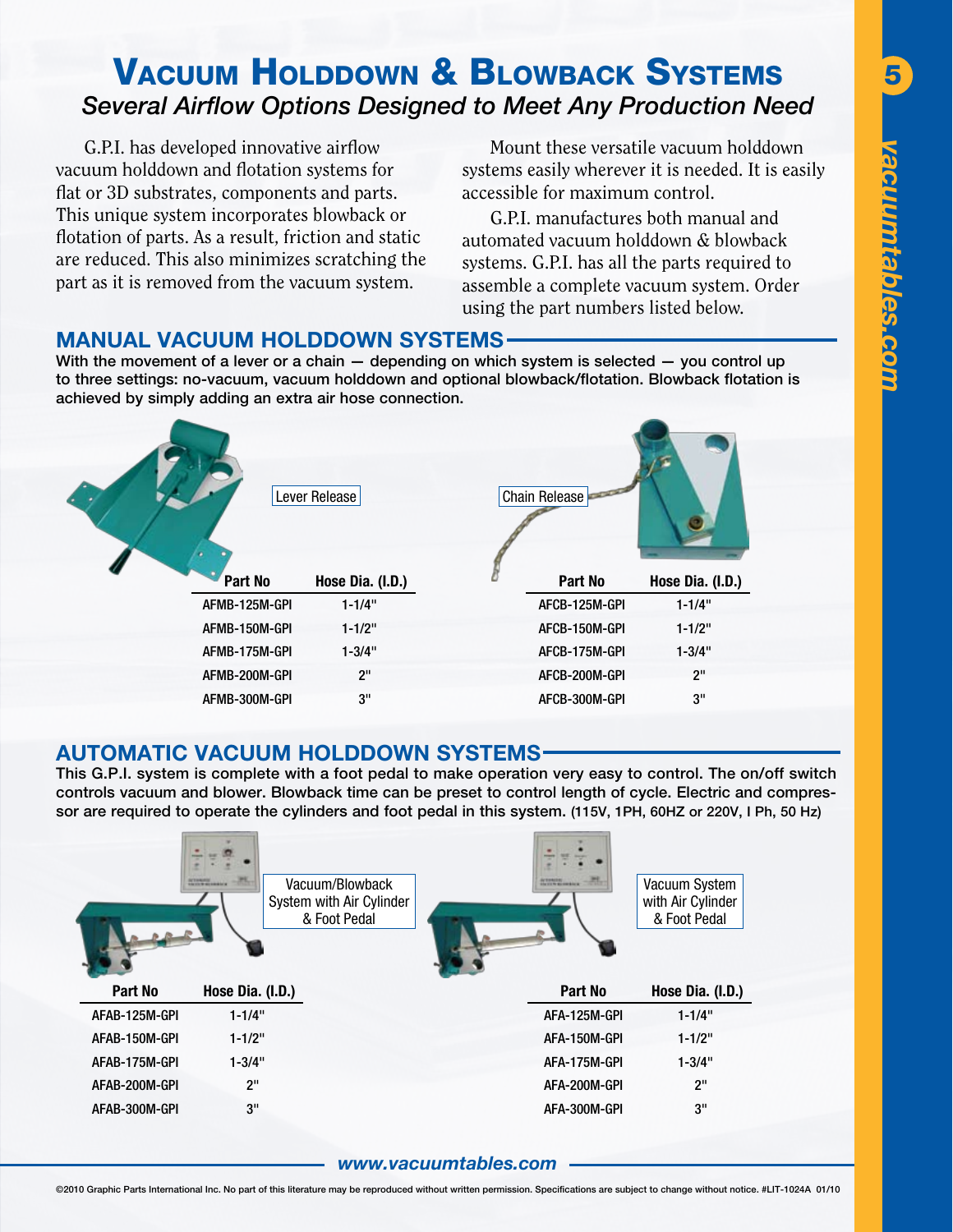## **6 VACUUM FLOW ADJUSTMENT** *Optional Fine-Tuning Controls Regulate Amount of Flow*

#### Varied Sizes / Configurations

G.P.I. manufactures air flow valves to fit ports for 1-1/2-, 1-3/4- and 3-inch air hoses (I.D.) to provide easy air adjustment through your system. (Custom sizes are also available.)

Precision air flow control is useful in overcoming problems such as in the case of thin substrates that "dimple" into vacuum holes. Also suitable for any application where control of airflow of anywhere from 0 to 100 percent is important.

Our engineers and technicians will help you choose the valves best suited to your needs or will provide custom designs on request. These units are built to last and will mount easily to your table or wherever you need them.

# Standard Configurations





For 1½-inch port.





For 1¾-inch port.





For 3-inch port (high volume).

10.5"

#### **Vacuum/Air Flow Valves**

| G.P.I. Part No   | Fits Air Hoses (I.D.) |         |  |
|------------------|-----------------------|---------|--|
| GPIAFV-15        | $1 - 1/4"$            | 38 mm   |  |
| GPIAFV-134       | $1 - 3/4"$            | 44.5 mm |  |
| GPIAFV-3         | 3"                    | 76 mm   |  |
| <b>GPIAFV-3L</b> | 3" (high volume)      | 76 mm   |  |

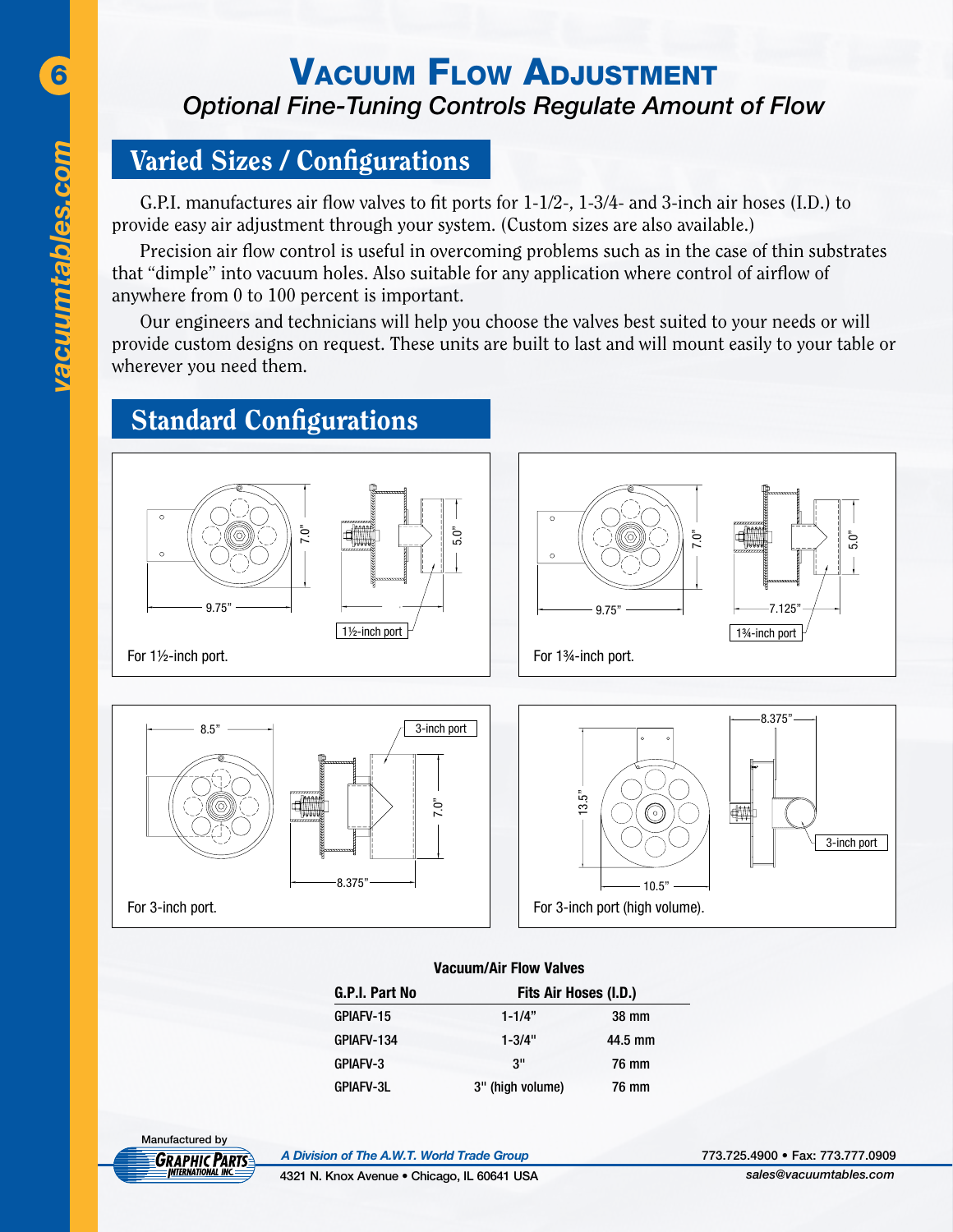# CONTINUOUS UPGRADE PROGRAM *Focus on Quality Control, Customer Satisfaction*

#### Improved CNC Capabilities

Retooling and capital investments in state-of-the-art hardware and software have further improved our production performance and accuracy. Advances in design and engineering can now be implemented in a much shorter time frame.

#### Greater Customer Satisfaction

As a result of our Continuous Upgrade Program, our customer satisfaction levels have never been higher. With improved fulfillment and better turnaround, we now deliver the industry's best performing vacuum tables even quicker to meet the increased demands of today's global manufacturing pace.

#### Flatness Inspection Report

Customers receive a flatness inspection report with every vacuum table we produce. Each table is thoroughly inspected for flatness across its entire surface by our production technicians and engineers prior to shipping.

#### *www.vacuumtables.com* for

#### Advanced Airflow Engineering and Material Holddown for Any Flatbed Application

- **Manufacturing**
- • CNC Machining

**R&D** 

- **Rapid Prototyping**
- **Laser/Ultrasonic Cutting**
- **Alignment**
- **Quality Assurance**



*www.vacuumtables.com A Division of The A.W.T. World Trade Group* 773.725.4900 • Fax: 773.777.0909

©2010 Graphic Parts International Inc. No part of this literature may be reproduced without written permission. Specifications are subject to change without notice. #LIT-1024A 01/10 4321 N. Knox Avenue • Chicago, IL 60641 USA *sales@vacuumtables.com*

- **Inspection**
- 
-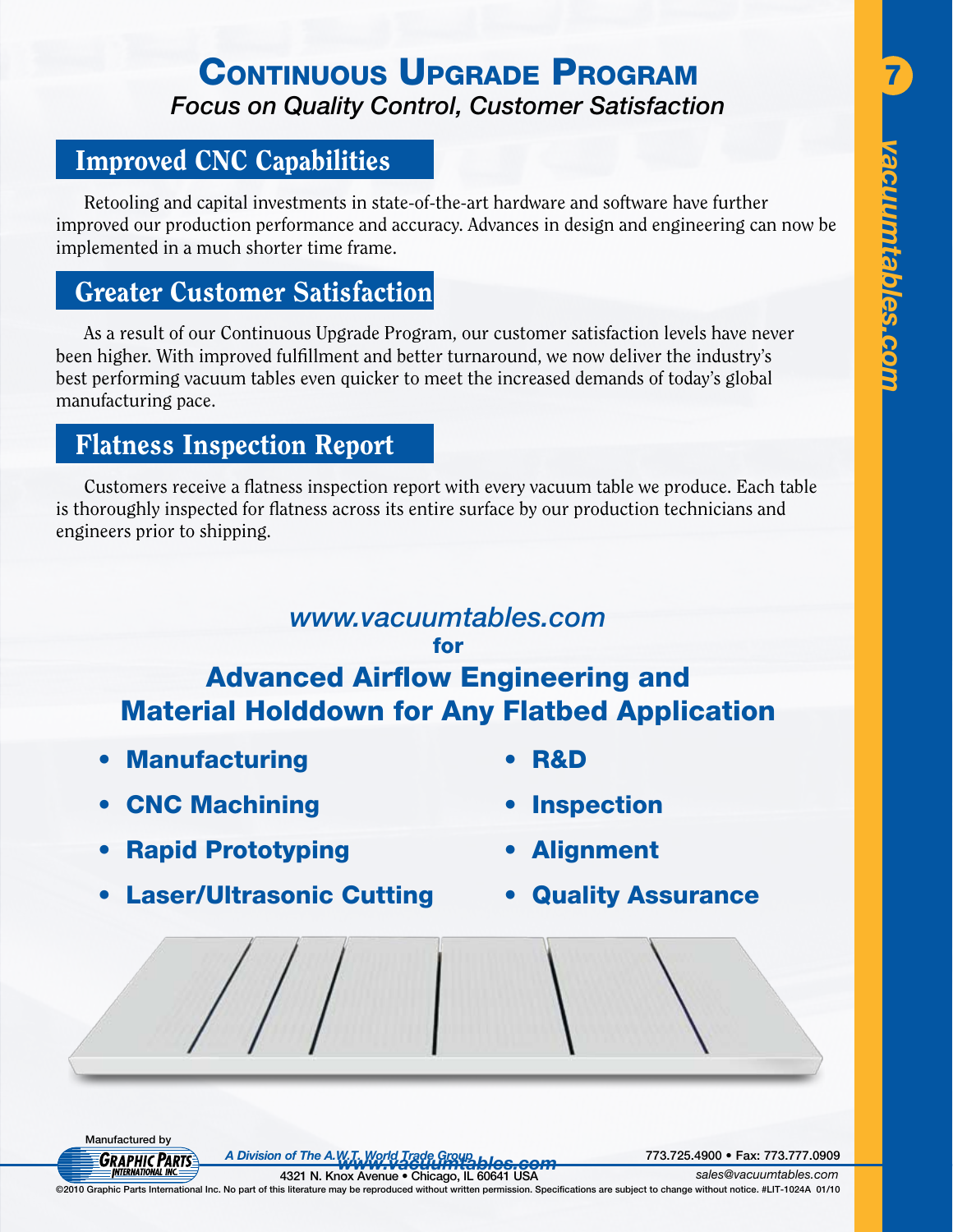8

## Heavy-Duty Vacuum Hoses *Designed to Handle the Demands of Your System*

G.P.I.'s heavy duty hoses and clamps complete your systems and are deigned to handle to demanding vacuum applications. Vacuum hoses

come in many standard sizes ranging from 1 1/4" to 3" but, as is the case with all G.P.I. products, custom sizes are also available.

|                | <b>Vacuum Hoses</b>  |                 |                    |                       |              |
|----------------|----------------------|-----------------|--------------------|-----------------------|--------------|
| G.P.I. Part No | Air Hose Dia. (I.D.) |                 |                    |                       |              |
| GPIH125E       | $1 - 1/4"$           | $32 \text{ mm}$ |                    | <b>Hose Clamps</b>    |              |
| GPIH150E       | $1 - 1/2"$           | 38 mm           | G.P.I. Part No     | Fits Air Hoses (I.D.) |              |
| GPIH175E       | $1 - 3/4"$           | 44 mm           | GPIMD1116114       | $11/16" - 1-1/4"$     | $17-32$ mm   |
| GPIH40E        | 2"                   | 51 mm           | <b>GPISLD34234</b> | $3/4" - 1 - 3/4"$     | 19-44 mm     |
| <b>GPIH3f</b>  | 3"                   | 76 mm           | GPISLD158312       | $1 - 5/8 - 3 - 1/2"$  | $41 - 89$ mm |

## **VACUUM TABLE REBUILDING SERVICES** *Like new performance and appearance*

For customers who want to upgrade their existing vacuum table without the expense of buying a new one, we offer a full range of rebuilding services designed to keep costs down. Whether your table needs only resurfacing or is due for a complete overhaul, our rebuilding services can restore the look and performance

of your original table. Flatness, holddown, and airflow are all checked to ensure OEM specifications have been met, and with quick turnaround and great service, our rebuilding services help keep production moving at the pace your business requires.

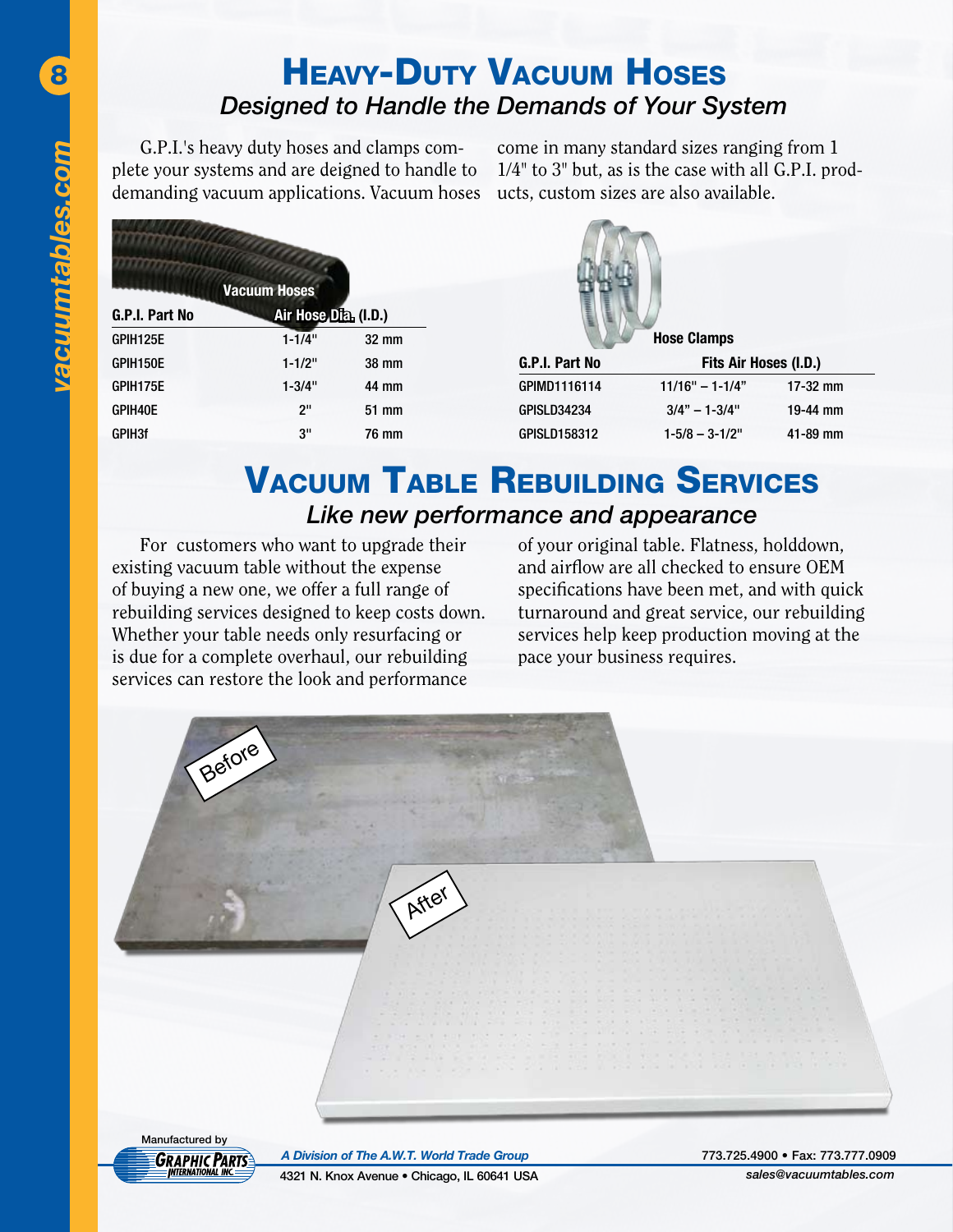#### VACUUM MOTORS DELIVER QUIET EFFICIENCY 9 *Maintenance Free / Low Noise / Energy Efficient*

#### Quiet Vacuum Motors

Designed and built from the inside out, our airflow management systems consistently meet the most demanding application requirements.

At their core, you'll find a carefully selected series of highly efficient vacuum motors that are the quietest in the industry. Tight tolerances between blades and blower housing create a deep vacuum, and the multi-stage centrifugal motor ensures that the proper volume of air is generated for precise holddown. Brushless and maintenance free, these motors boast an impeccable safety record. Together with the table's honeycomb inside, they deliver just the right amount of air to a series of optimally spaced holes at the table's surface to lock materials into precise working position.

#### **The quietest and most efficient airflow in the industry**

Regardless of how complex your situation may be, our airflow specialists are up to the task. Zoned airflow, various hole sizes, and custom hole spacing are just a few of the customer requests we have successfully implemented. With the quietest and most efficient airflow in the industry, our vacuum tables keep things in place without fanfare or interruption.

#### Standard Features

- Sealed ball bearings never need lubrication
- More than 20,000 hours of continuous use
- Direct mount dynamically balanced impeller
- Low noise rating,  $53.3 72.5$  dB
- Multistage centrifugal design
- CFM range from  $38 250$
- 50 Hz /60 Hz operation
- Brushless and sparkless

Energy efficient

- Maintenance Free
- • Minimal Vibration
- Energy efficient
- More than 50 styles to choose from
- C.S.A. approved



Brushless / sparkless



Low noise rating

Multistage centrifugal design

#### *www.vacuumtables.com*